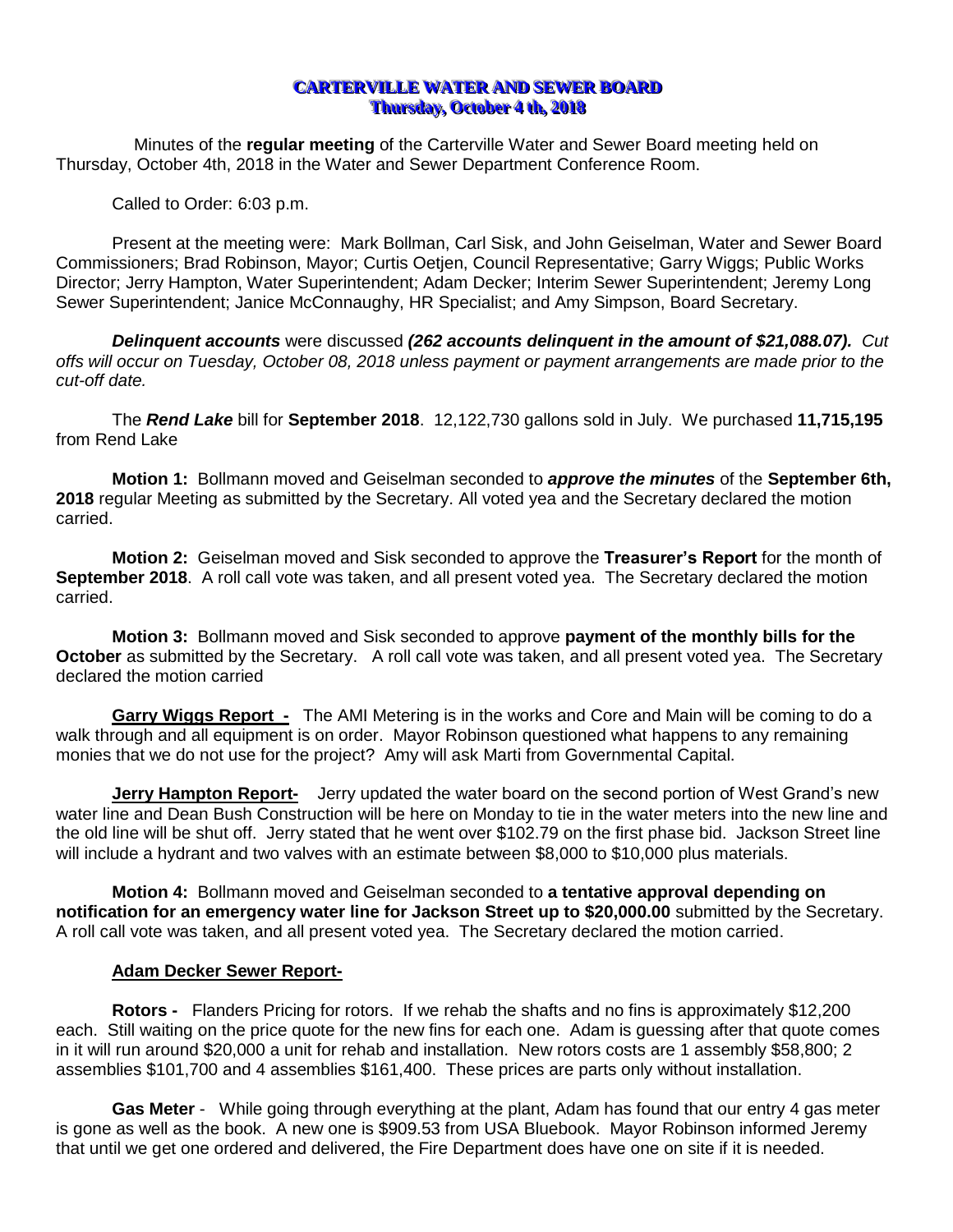**Motion 5:** Bollmann moved and Sisk seconded to approve **emergency purchase a 4 - Gas Meter up to \$ 909.53** as submitted by the Secretary. A roll call vote was taken, and all present voted yea. The Secretary declared the motion carried.

**Gate for Lagoon** – Adam presented information about the lagoon gate and how it is currently working to the overflow. Adam explained that it is back feeding into the plant and causing us to be in violation of our suspended solids.

**Motion 6:** Bollmann moved and Geiselman seconded to approve **purchase for a gate for the lagoon up to \$1,000.00** as submitted by the Secretary. A roll call vote was taken, and all present voted yea. The Secretary declared the motion carried.

**Motion 7:** Bollmann moved and Geiselman seconded to approve **purchase for a sand filter motor in the amount of \$3,204.61** as submitted by the Secretary. A roll call vote was taken, and all present voted yea. The Secretary declared the motion carried.

Adam updated the board about the sand filter casters are not in the best condition and need to have some on hand. Adam recommended that a tech come out and take a look at the sand filters and make a list of recommended repairs because they are pushing 30 years old.

Long discussion of the state of the sewer plant. The discussion was on when a new plant could be feasible, but the cost is approximately 17 million dollars versus making repairs and upgrades to help our plant get by for about 5 years. Mayor Robinson assured that we would make all repairs as we can financially to keep sewer plant compliant. The whole key to the plant is the oxidation and the two main issues is to get air in the ditches and the filters working properly.

**Security Camera –** Mayor Robinson is working with our IT people to record to a server. The police chief is going to get a dedicated desk top for the recording of the cameras.

Adam said that we need to get pricing for installation of the clarifier due to the difference in line size.

**Motion 8:** Bollmann moved and Sisk seconded to approve the following **leak credits**:

#### **Leak Credits**

| 10-6020 | Malone's Child Care; 108 Walnut                  | \$127.71 |          |
|---------|--------------------------------------------------|----------|----------|
| 11-0120 | Grand Ave Baptist; 116 W. Grand                  | \$91.79  |          |
| 14-5060 | 1 <sup>st</sup> Stop Body Shop; 1126 N. Division | \$41.06  |          |
| 08-0363 | Mary Borne; 103 Blossom Apt A                    | \$20.01  |          |
| 21-3340 | Matt Dunning; 1302 Hillside Ct                   | \$21.54  |          |
| 19-3400 | Gloria Ticer; 12676 Cruse Rd                     | \$12.04  |          |
| 11-0874 | Melissa Dawson; 408 W. Grand                     | \$52.84  | \$366.99 |

A roll call vote was taken, and all present voted yea. The Secretary declared the motion carried*.*

**Motion 9:** Bollmann moved and Sisk seconded to approve the following **pool credits**.

### **Pool Credit**

| 21-2521 | Ed Krelo: 1403 Nicole Lane     | \$ 57.04 |          |
|---------|--------------------------------|----------|----------|
| 13-0901 | Kurt Campbell; 910 Whitecotton | \$ 85.68 |          |
| 03-0872 | Bobby Minor; 210 N. Olive      | \$96.26  | \$238.98 |